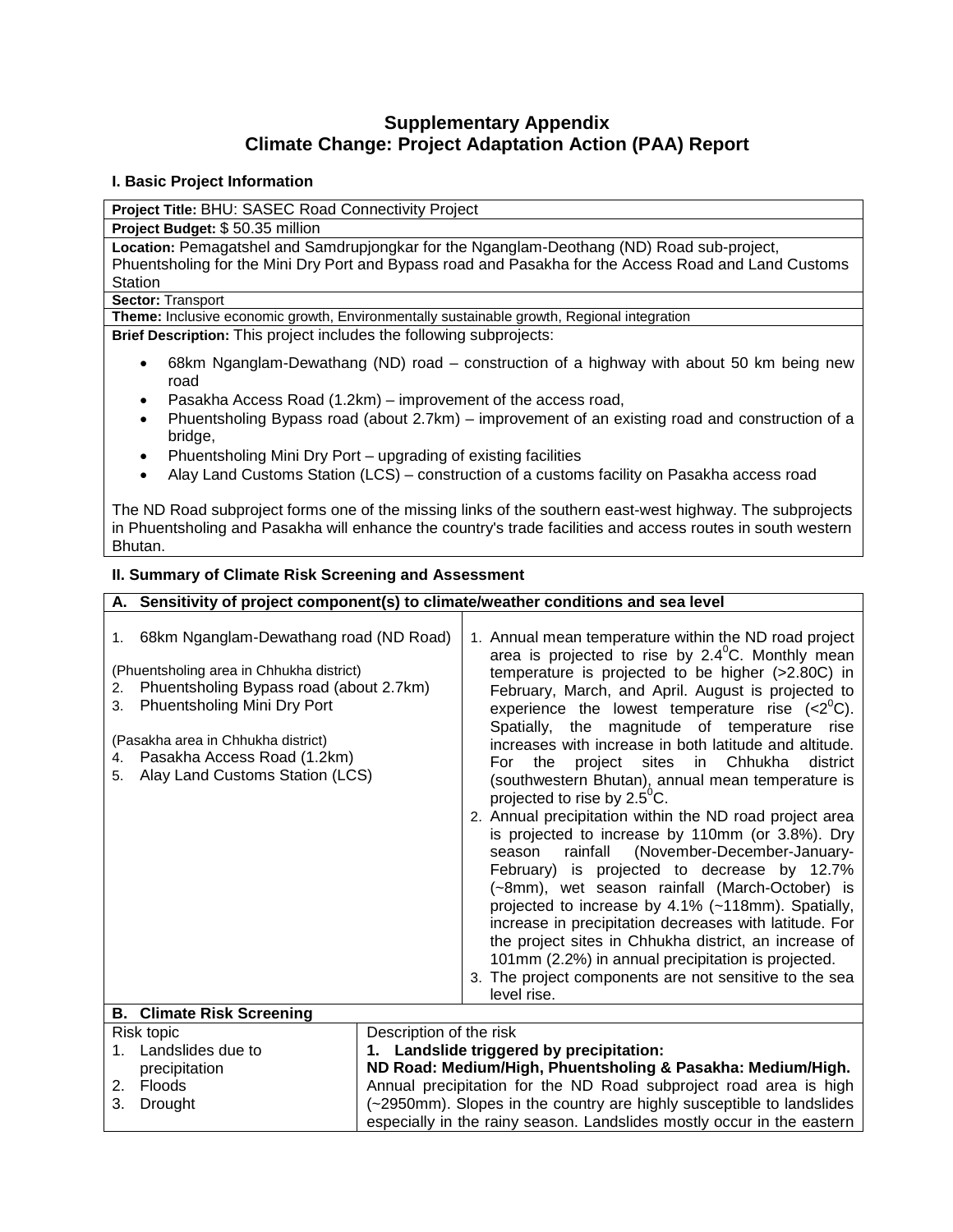|                                                                                                                                    | and southern foothill belt where the terrain is steep and rocks<br>underlying the soil are highly fractured thus allowing easy seepage of<br>water. In addition to direct damages, landslides can also create<br>temporary blockages across river courses and have resulted in huge<br>floods when the blockages are breached.                                                                                                                                                                                                                                                                                                                                                                                                                                                                                                                                                                                                                                                                                |  |  |
|------------------------------------------------------------------------------------------------------------------------------------|---------------------------------------------------------------------------------------------------------------------------------------------------------------------------------------------------------------------------------------------------------------------------------------------------------------------------------------------------------------------------------------------------------------------------------------------------------------------------------------------------------------------------------------------------------------------------------------------------------------------------------------------------------------------------------------------------------------------------------------------------------------------------------------------------------------------------------------------------------------------------------------------------------------------------------------------------------------------------------------------------------------|--|--|
|                                                                                                                                    | 2. Flood:                                                                                                                                                                                                                                                                                                                                                                                                                                                                                                                                                                                                                                                                                                                                                                                                                                                                                                                                                                                                     |  |  |
|                                                                                                                                    | ND Road: Medium, Phuentsholing and Pasakha: High.<br>All project sites are prone to the risk of flash floods. Project sites within<br>Chhukha district (Phuentsholing Bypass road, Pasakha Access Road,<br>and the Alay Customs Station) are under a higher risk. Three rivers<br>(Kirungri, Tshokhiri, and Duiri) intercept the ND Road subproject. Past<br>events indicate that flash floods are occurring at an accelerating rate<br>due to climate change as a result of global warming. Under the A2<br>scenario, the summer monsoon precipitation is projected to increase<br>by over 4%. ICIMOD projected an increase of 7% in rainfall during the<br>monsoon over eastern Himalayas by the middle of the 21st century, an<br>increased intensity of extreme rainfall events. Under the conditions of<br>rising temperature, precipitation is more likely to arrive in the form of<br>heavy rains accompanied by an increase in flood risk. Flood risks are<br>very likely to aggravate in the future. |  |  |
|                                                                                                                                    |                                                                                                                                                                                                                                                                                                                                                                                                                                                                                                                                                                                                                                                                                                                                                                                                                                                                                                                                                                                                               |  |  |
|                                                                                                                                    | 3. Drought:<br>ND Road: Low/Medium, Phuentsholing & Pasakha: Low.                                                                                                                                                                                                                                                                                                                                                                                                                                                                                                                                                                                                                                                                                                                                                                                                                                                                                                                                             |  |  |
|                                                                                                                                    | The southeastern part of the country is prone to drought hazard. The<br>winters of 2005 and 2006 experienced unusually dry winter with no<br>rain and snow. Frequent drought may alter the thermal regime of<br>pavements. Increased precipitation intensity and variability are<br>projected to increase the risk of flooding and drought in any areas.                                                                                                                                                                                                                                                                                                                                                                                                                                                                                                                                                                                                                                                      |  |  |
| Climate Risk Classification: High                                                                                                  |                                                                                                                                                                                                                                                                                                                                                                                                                                                                                                                                                                                                                                                                                                                                                                                                                                                                                                                                                                                                               |  |  |
| C. Climate risk assessment                                                                                                         |                                                                                                                                                                                                                                                                                                                                                                                                                                                                                                                                                                                                                                                                                                                                                                                                                                                                                                                                                                                                               |  |  |
|                                                                                                                                    |                                                                                                                                                                                                                                                                                                                                                                                                                                                                                                                                                                                                                                                                                                                                                                                                                                                                                                                                                                                                               |  |  |
| Due diligence was conducted as below.<br>1.<br>a. Conducted a stand-alone climate change vulnerability assessment for the ND Road. |                                                                                                                                                                                                                                                                                                                                                                                                                                                                                                                                                                                                                                                                                                                                                                                                                                                                                                                                                                                                               |  |  |
|                                                                                                                                    | b. Reviewed climate change projections for Bhutan in general, and project area in detail based on                                                                                                                                                                                                                                                                                                                                                                                                                                                                                                                                                                                                                                                                                                                                                                                                                                                                                                             |  |  |
|                                                                                                                                    | International Centre for Integrated Mountain Development, Indian Meteorological Department                                                                                                                                                                                                                                                                                                                                                                                                                                                                                                                                                                                                                                                                                                                                                                                                                                                                                                                    |  |  |
|                                                                                                                                    | (IMD), Indian Institute of Tropical Meteorology (IITM), and National Environment Commission,                                                                                                                                                                                                                                                                                                                                                                                                                                                                                                                                                                                                                                                                                                                                                                                                                                                                                                                  |  |  |
|                                                                                                                                    | Bhutan. - "Vulnerability and Adaptation Assessment Volume I, Technical Paper, 2011" which<br>used Precis-downscaled HadCM3 and ECHAM5 simulated data.                                                                                                                                                                                                                                                                                                                                                                                                                                                                                                                                                                                                                                                                                                                                                                                                                                                         |  |  |
| c.                                                                                                                                 | Conducted hydrological assessment including modeling of the major watersheds crossed by                                                                                                                                                                                                                                                                                                                                                                                                                                                                                                                                                                                                                                                                                                                                                                                                                                                                                                                       |  |  |
|                                                                                                                                    | ND Road. Description of local climate surrounding the ND Road. The climate baseline was                                                                                                                                                                                                                                                                                                                                                                                                                                                                                                                                                                                                                                                                                                                                                                                                                                                                                                                       |  |  |
|                                                                                                                                    | established using and processing precipitation, and temperature data from the Rainfall,                                                                                                                                                                                                                                                                                                                                                                                                                                                                                                                                                                                                                                                                                                                                                                                                                                                                                                                       |  |  |
|                                                                                                                                    | Meteorology Section, Hydro Met Services Division, Department of Energy, Ministry of Economic                                                                                                                                                                                                                                                                                                                                                                                                                                                                                                                                                                                                                                                                                                                                                                                                                                                                                                                  |  |  |
| Affairs, Thimphu.                                                                                                                  | d. Prepared vulnerability maps identifying specific areas needing appropriate adaptation                                                                                                                                                                                                                                                                                                                                                                                                                                                                                                                                                                                                                                                                                                                                                                                                                                                                                                                      |  |  |
|                                                                                                                                    | measures with like drainage structures and slope protective structures/measures.                                                                                                                                                                                                                                                                                                                                                                                                                                                                                                                                                                                                                                                                                                                                                                                                                                                                                                                              |  |  |
|                                                                                                                                    | e. Used Clausius-Clapeyron Model to predict increase in rainfall and surface runoff from the                                                                                                                                                                                                                                                                                                                                                                                                                                                                                                                                                                                                                                                                                                                                                                                                                                                                                                                  |  |  |
| projected increase in temperature.                                                                                                 | Reviewed current road design, construction, and maintenance practices in in Bhutan and                                                                                                                                                                                                                                                                                                                                                                                                                                                                                                                                                                                                                                                                                                                                                                                                                                                                                                                        |  |  |
| f.                                                                                                                                 | identified areas of improvements. The climate risk assessment looked into the proposed                                                                                                                                                                                                                                                                                                                                                                                                                                                                                                                                                                                                                                                                                                                                                                                                                                                                                                                        |  |  |

identified areas of improvements. The climate risk assessment looked into the proposed pavement, slope protection, drainage, and bridge design construction practices and recommended adaptation measures.